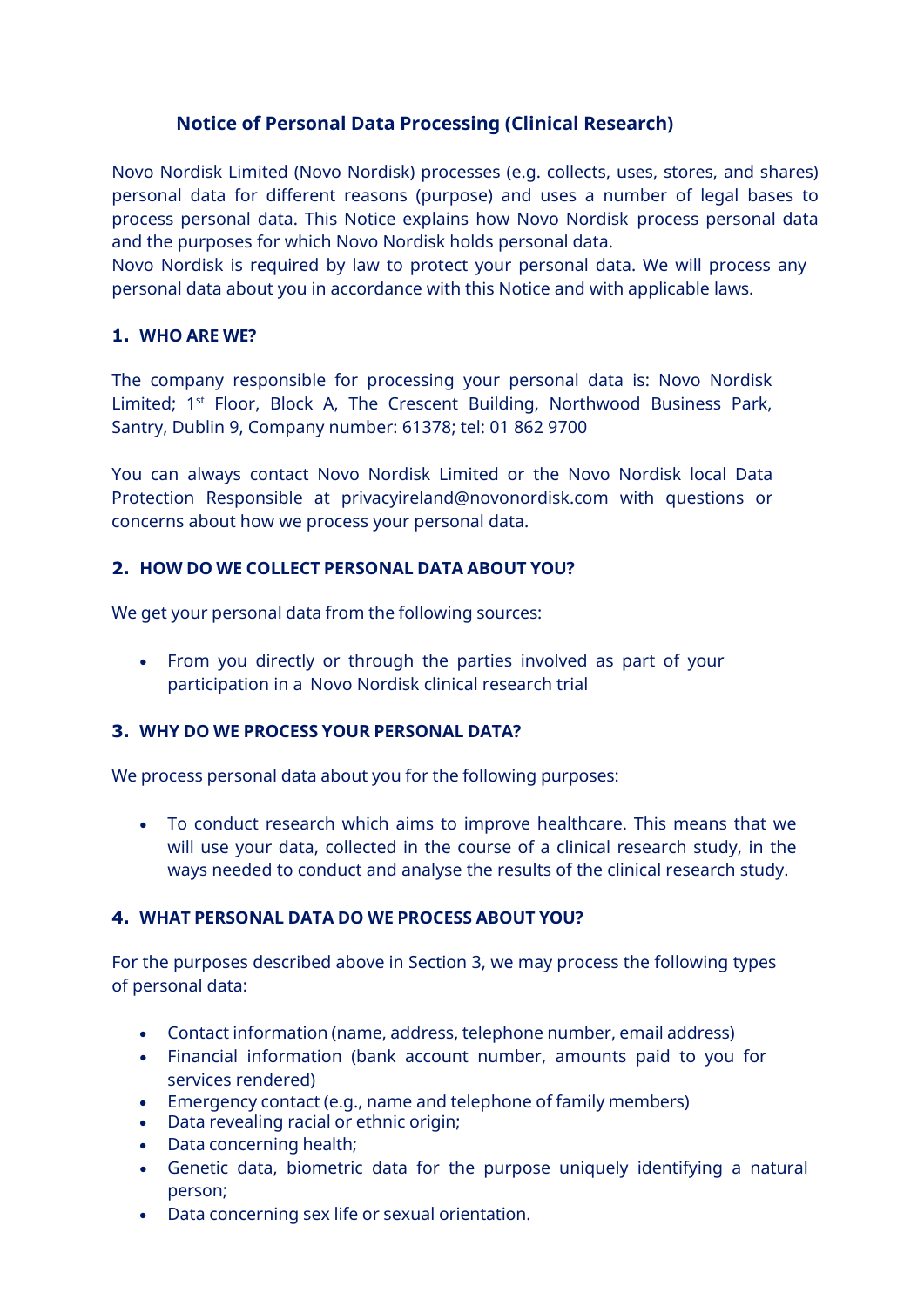### **5. WHY ARE WE ALLOWED BY LAW TO PROCESS YOUR PERSONAL DATA?**

Our processing of your personal data requires a legal basis.

We will not process your personal data if we do not have a proper justification foreseen in the law for that purpose. Therefore, we will only process your personal data if:

- we have obtained your prior consent;
- the processing is necessary to perform our contractual obligations towards you or to take pre-contractual steps at your request;
- the processing is necessary to comply with our legal or regulatory obligations; or
- the processing is necessary for our legitimate interests and does not unduly affect your interests or fundamental rights and freedoms.

Please note that, when processing your personal data on this last basis, we always seek to maintain a balance between our legitimate interests and your privacy. Examples of such 'legitimate interests' are data processing activities performed:

- to develop a transparent and professional relationship with healthcare professionals;
- to promote Novo Nordisk innovation in the pharmaceutical field;
- to manage Novo Nordisk human and financial resources and optimise interactions with healthcare professionals;
- to ensure that the right medicine according to a well-informed healthcare professional technical and professional opinion reaches the patient.
- to benefit from cost-effective services (e.g. we may opt to use certain platforms offered by suppliers to process data);
- to offer our products and services to our customers;
- to prevent fraud or criminal activity, misuses of our products or services as well as the security of our IT systems, architecture and networks;
- to sell any part of our business or its assets or to enable the acquisition of all or part of our business or assets by a third party; and
- to meet our corporate and social responsibility objectives.
- As a pharmaceutical company we have a legitimate interest in using information relating to your healthcare for clinical research studies, when you agree to take part in a clinical research study.

# **6. HOW DO WE SHARE YOUR PERSONAL DATA?**

We may share your personal data with:

In the course of our activities and for the same purposes as those listed in this Privacy Notice, your personal data can be accessed by, or transferred to the following categories of recipients, on a need to know basis to achieve such purposes: